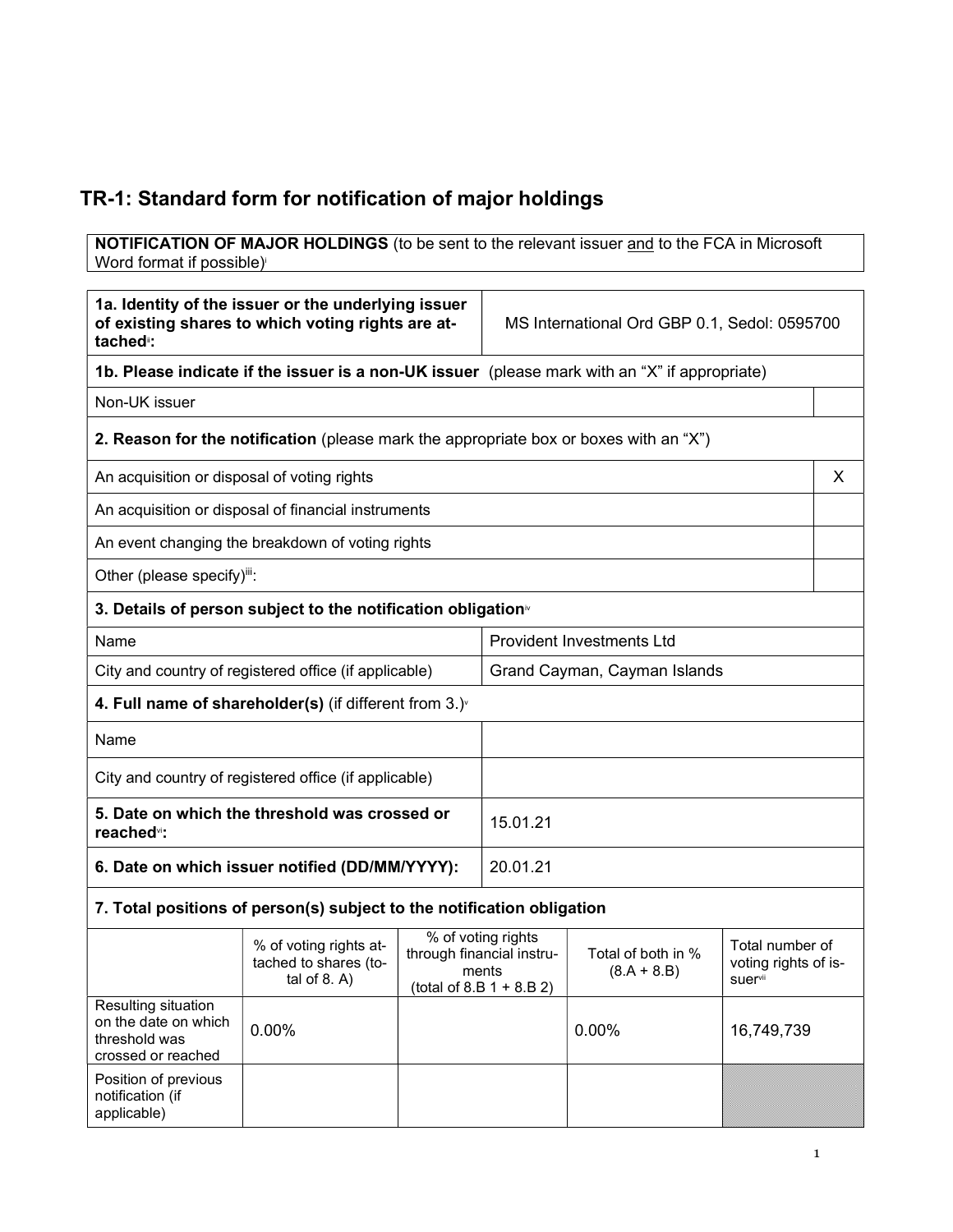#### 8. Notified details of the resulting situation on the date on which the threshold was crossed or reached<sup>vii</sup>

### A: Voting rights attached to shares

| Class/type of<br>shares | Number of voting rights <sup>ix</sup>                         |                                                                       | % of voting rights                                            |                                                                |
|-------------------------|---------------------------------------------------------------|-----------------------------------------------------------------------|---------------------------------------------------------------|----------------------------------------------------------------|
| ISIN code (if possible) | <b>Direct</b><br>(Art 9 of Directive<br>2004/109/EC) (DTR5.1) | <b>Indirect</b><br>(Art 10 of Directive<br>2004/109/EC)<br>(DTR5.2.1) | <b>Direct</b><br>(Art 9 of Directive<br>2004/109/EC) (DTR5.1) | Indirect<br>(Art 10 of Directive<br>2004/109/EC)<br>(DTR5.2.1) |
| GB0005957005            | 0                                                             |                                                                       | 0.00%                                                         |                                                                |
|                         |                                                               |                                                                       |                                                               |                                                                |
|                         |                                                               |                                                                       |                                                               |                                                                |
| <b>SUBTOTAL 8. A</b>    | 0                                                             |                                                                       | $0.00\%$                                                      |                                                                |

| B 1: Financial Instruments according to Art. 13(1)(a) of Directive 2004/109/EC (DTR5.3.1.1 (a)) |                               |                                          |                                                                                                        |                    |
|-------------------------------------------------------------------------------------------------|-------------------------------|------------------------------------------|--------------------------------------------------------------------------------------------------------|--------------------|
| Type of financial in-<br>strument                                                               | <b>Expiration</b><br>$date^x$ | Exercise/<br><b>Conversion Period</b> xi | <b>Number of voting rights</b><br>that may be acquired if<br>the instrument is<br>exercised/converted. | % of voting rights |
|                                                                                                 |                               |                                          |                                                                                                        |                    |
|                                                                                                 |                               |                                          |                                                                                                        |                    |
|                                                                                                 |                               |                                          |                                                                                                        |                    |
|                                                                                                 |                               | <b>SUBTOTAL 8. B 1</b>                   |                                                                                                        |                    |

| B 2: Financial Instruments with similar economic effect according to Art. 13(1)(b) of Directive<br>2004/109/EC (DTR5.3.1.1 (b)) |                                      |                                               |                                                     |                            |                    |
|---------------------------------------------------------------------------------------------------------------------------------|--------------------------------------|-----------------------------------------------|-----------------------------------------------------|----------------------------|--------------------|
| Type of financial<br>instrument                                                                                                 | <b>Expiration</b><br>$date^{\times}$ | Exercise/<br><b>Conversion Pe-</b><br>riod xi | <b>Physical or</b><br>cash<br><b>settlement</b> xii | Number of<br>voting rights | % of voting rights |
|                                                                                                                                 |                                      |                                               |                                                     |                            |                    |
|                                                                                                                                 |                                      |                                               |                                                     |                            |                    |
|                                                                                                                                 |                                      |                                               |                                                     |                            |                    |
|                                                                                                                                 |                                      |                                               | <b>SUBTOTAL</b><br>8.B.2                            |                            |                    |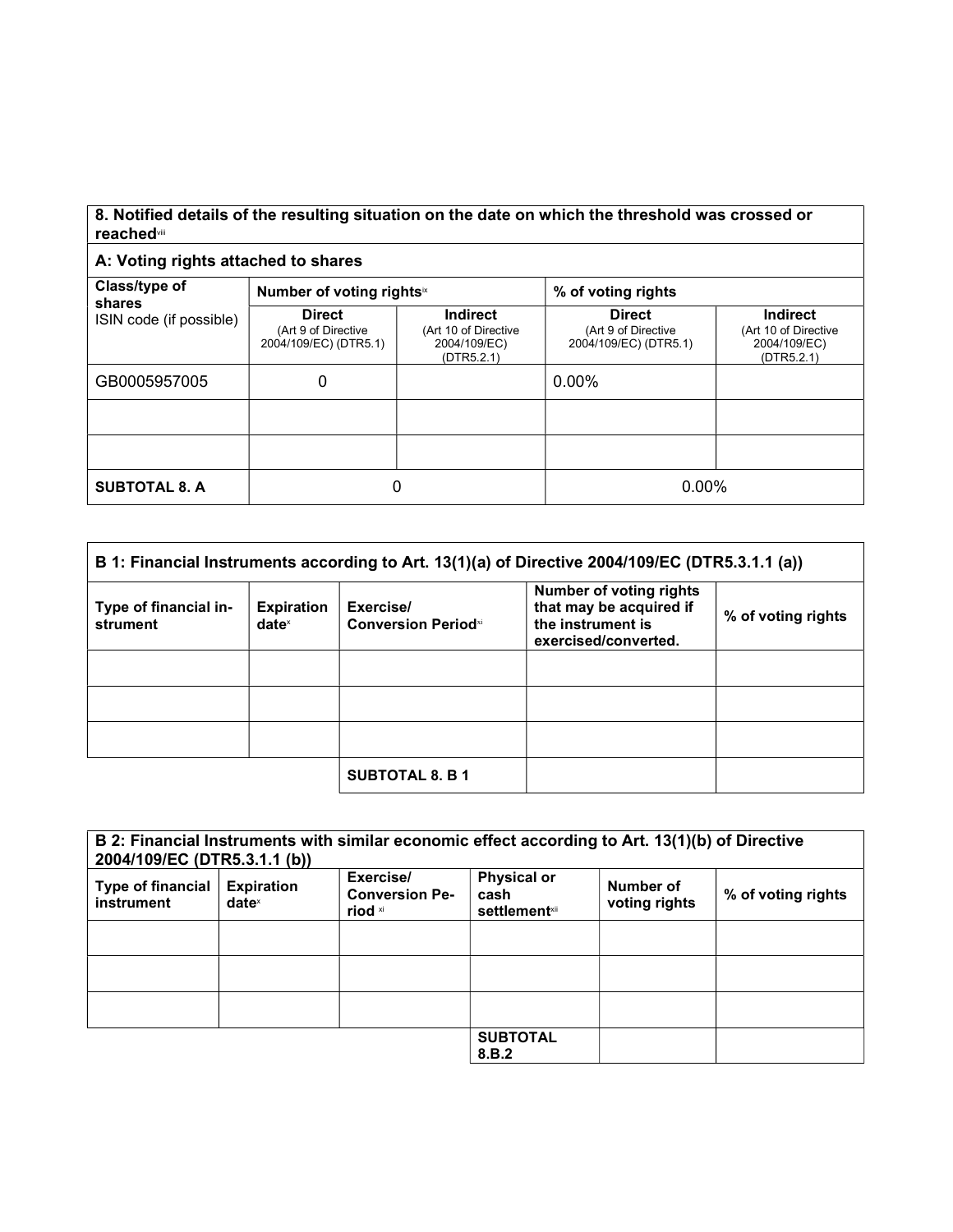| applicable box with an "X")                                                                                                                                                                                                                          |                                                                                     | 9. Information in relation to the person subject to the notification obligation (please mark the                       |                                                                                |  |
|------------------------------------------------------------------------------------------------------------------------------------------------------------------------------------------------------------------------------------------------------|-------------------------------------------------------------------------------------|------------------------------------------------------------------------------------------------------------------------|--------------------------------------------------------------------------------|--|
| Person subject to the notification obligation is not controlled by any natural person or legal entity and does not<br>control any other undertaking(s) holding directly or indirectly an interest in the (underlying) issuerxili                     |                                                                                     |                                                                                                                        |                                                                                |  |
| Full chain of controlled undertakings through which the voting rights and/or the<br>financial instruments are effectively held starting with the ultimate controlling natural person or legal entityxiv<br>(please add additional rows as necessary) |                                                                                     |                                                                                                                        |                                                                                |  |
| Name <sup>∞</sup>                                                                                                                                                                                                                                    | % of voting rights if it<br>equals or is higher<br>than the notifiable<br>threshold | % of voting rights<br>through financial in-<br>struments if it equals<br>or is higher than the<br>notifiable threshold | Total of both if it<br>equals or is higher<br>than the notifiable<br>threshold |  |

| <b>10.</b> In case of proxy voting, please identify: |  |
|------------------------------------------------------|--|
| Name of the proxy holder                             |  |
| The number and % of voting rights held               |  |
| The date until which the voting rights will be held  |  |

| 11. Additional informationxvi |  |  |
|-------------------------------|--|--|
|                               |  |  |
|                               |  |  |
|                               |  |  |

| Place of completion | Windward 1, Regatta Office Park, Grand Cayman, Cayman Islands |
|---------------------|---------------------------------------------------------------|
| Date of completion  | 20.01.2021                                                    |